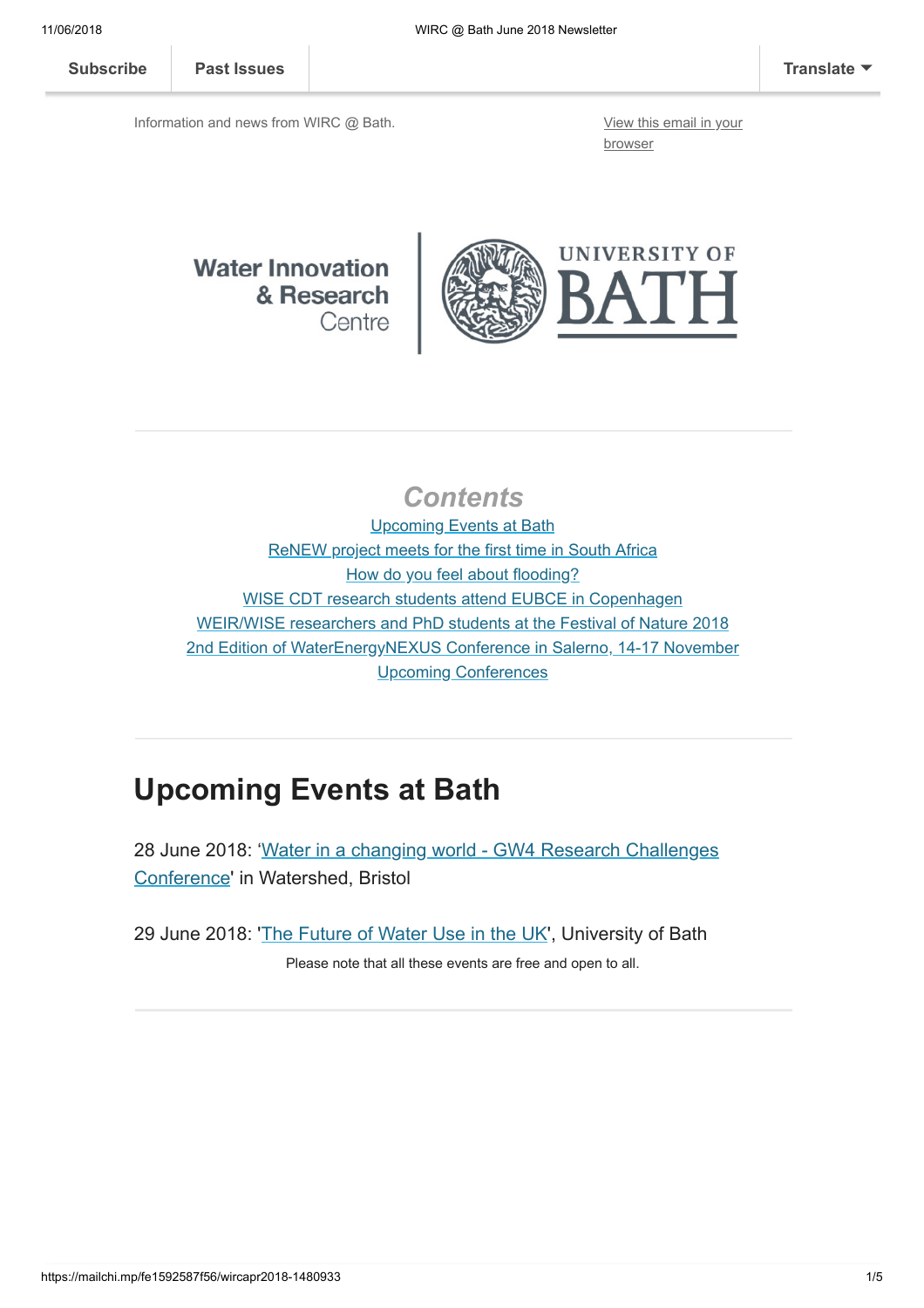[Subscribe](http://eepurl.com/bKjQGL) [Past Issues](https://us12.campaign-archive.com/home/?u=d7614ea34eb388bb6f0caa07a&id=d688d5b543)



## <span id="page-1-0"></span>ReNEW project meets for the first time in South Africa

Members of the ReNEW project which is aiming to develop a 'water fingerprinting' technology to help mitigate infectious diseases, recently met in South Africa.

In receipt of £1.1m funding from the Global Challenges Research Fund (GCRF) through the Engineering and Physical Sciences Research Council (EPSRC), ReNEW (ReNEW project Developing Resilient Nations – Towards a Public Health Early Warning System via Urban Water Profiling) is aiming to test a city's water using an innovate 'water fingerprinting' technology and could soon be mitigating infectious diseases and limiting the spread of antibiotic resistant "superbugs" such as E. coli. [Read more about the project](http://blogs.bath.ac.uk/water/2018/06/08/renew-project-meets-for-the-first-time-in-south-africa/).

# <span id="page-1-1"></span>How do you feel about flooding?

Researchers in the department of psychology are currently running an exciting project to understand how members of the public engage with flood risk management in the UK.

The research is being carried out because there is currently little understanding about how psychological factors might influence people's perceptions about flood risks and preferences for different policies or behaviours related to flooding. It is hoped that the information gathered can be used to inform better public engagement and flood risk management practices.

Members of the public are being invited to take part in a short survey that takes 30mins to complete. There are also extra questions for members of the public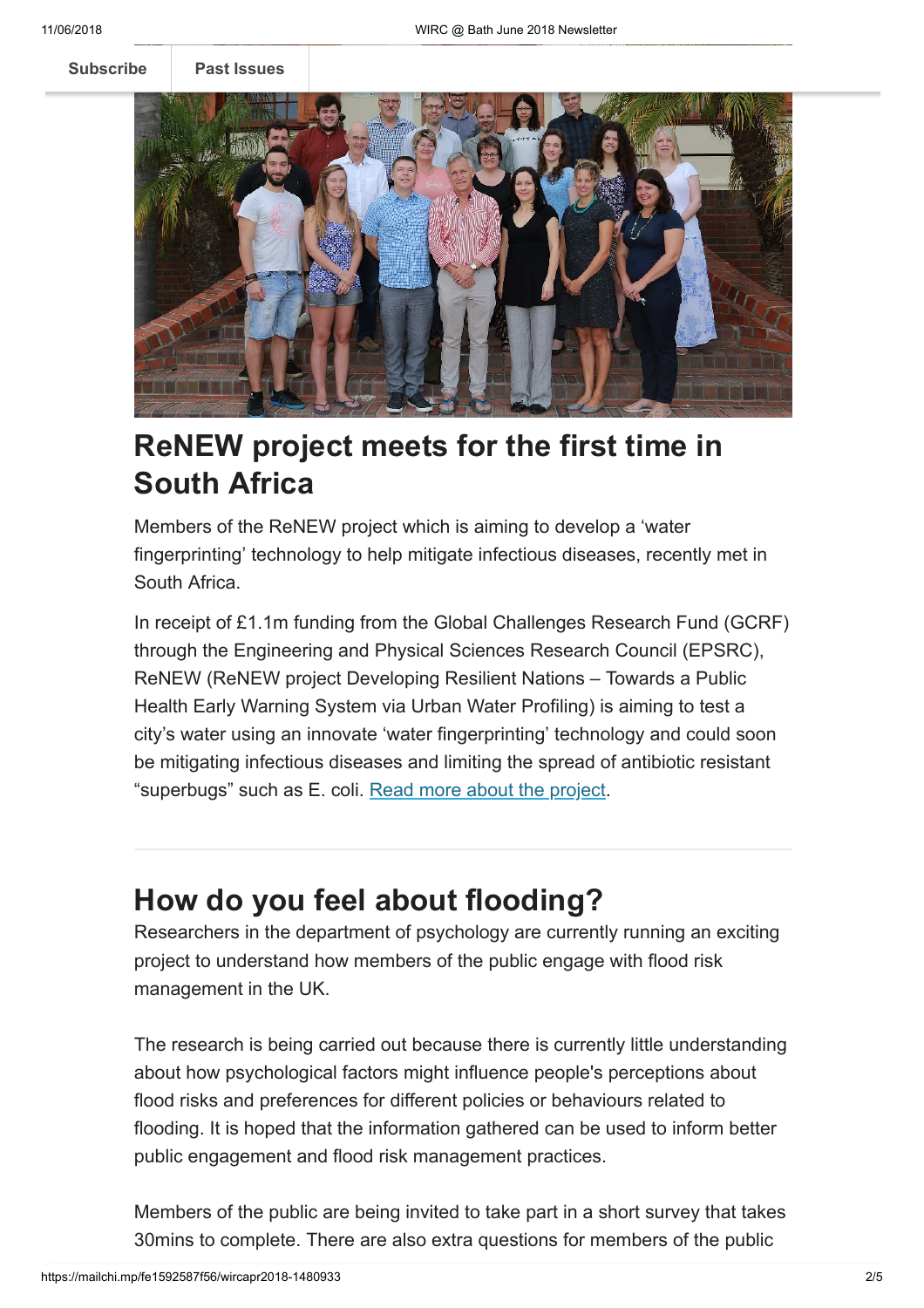[Subscribe](http://eepurl.com/bKjQGL) Past Issues **by a flood event.** 

If you would like to take part in the research yourself please visit [ukfloods.wixsite.com/survey](https://ukfloods.wixsite.com/survey)

The researchers would also greatly appreciate if you could circulate this information to anyone you think may be interested in participating. Finally, if you have any suggestions about how the researchers can promote this survey to communities who have been affected by flooding, then please get in touch with [Niall McLoughlin.](mailto:n.c.mcloughlin@bath.ac.uk?subject=Suggestion%20for%20the%20promotion%20of%20flooding%20survey)



## <span id="page-2-0"></span>WISE CDT research students attend EUBCE in Copenhagen

Two of our [WISE CDT](http://www.wisecdt.org/) PhD students, Ioannis Markidis and Mariano Marinari, attended the 26th European Biomass Conference and [Exhibition \(EUBCE\) in Copenhagen, Denmark from 14th to 17th](http://www.eubce.com/) May 2018. The Conference brought together researchers, engineers, technologists, [organisations, policy and decision makers and financing institutions. Read more](http://blogs.bath.ac.uk/water/2018/06/08/wise-cdt-research-students-attend-eubce-in-copenhagen/) about EUBCE on our blog.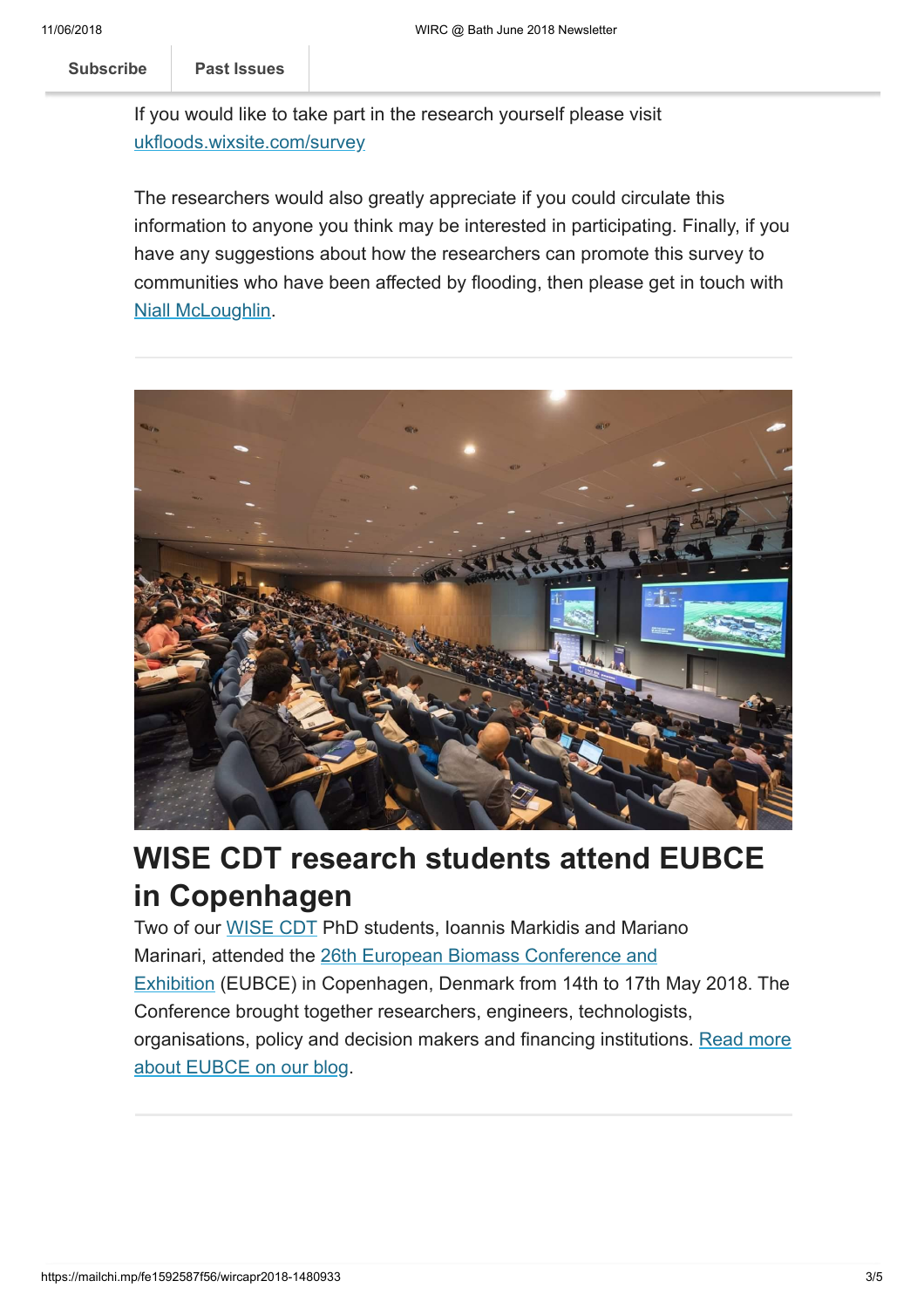[Subscribe](http://eepurl.com/bKjQGL) **[Past Issues](https://us12.campaign-archive.com/home/?u=d7614ea34eb388bb6f0caa07a&id=d688d5b543)** 



# <span id="page-3-0"></span>WEIR/WISE researchers and PhD students at the Festival of Nature 2018

[Researchers and PhD students of the Water Environment & Infrastructure](http://www.bath.ac.uk/ace/research/weir/) Resilience (WEIR) and [Water Informatics Science & Engineering](http://wisecdt.org/) (WISE) groups of the [Water Innovation Research Centre](http://www.bath.ac.uk/research-centres/water-innovation-and-research-centre-wirc-bath/) (WIRC@Bath) attended the [Festival of Nature 2018,](https://www.bnhc.org.uk/festival-of-nature/) which took place in Green Park on the 2<sup>nd</sup> of June. The outreach team of WEIR and WISE had prepared a diverse range of engaging activities, including displays relating to Catchment Science & Flood [Management and Pond Life Microbiology. Read more about the day on our](http://blogs.bath.ac.uk/water/2018/06/11/weir-researchers-and-phd-students-at-the-festival-of-nature-2018/) blog.

# <span id="page-3-1"></span>2nd Edition of WaterEnergyNEXUS Conference in Salerno, 14-17 November

This year's WaterEnergyNEXUS conference organised with the support of the UNESCO World Water Association Programme (WWAP) and of the International Water Association (IWA) will provide an international platform to share and discuss key water issues with the presentation of nature-based solutions, advanced technologies and best practices. The invited speakers include Professor Jannis Wenk from the University of Bath. [The call for papers](http://waterenergynexus.org/wp-content/uploads/2018/05/2018_05_WaterEnergyNEXUS_November_Salerno-Italy_CFP.pdf) is open until June 30, 2018 - more information can be found on the updated [conference website.](http://waterenergynexus.org/)